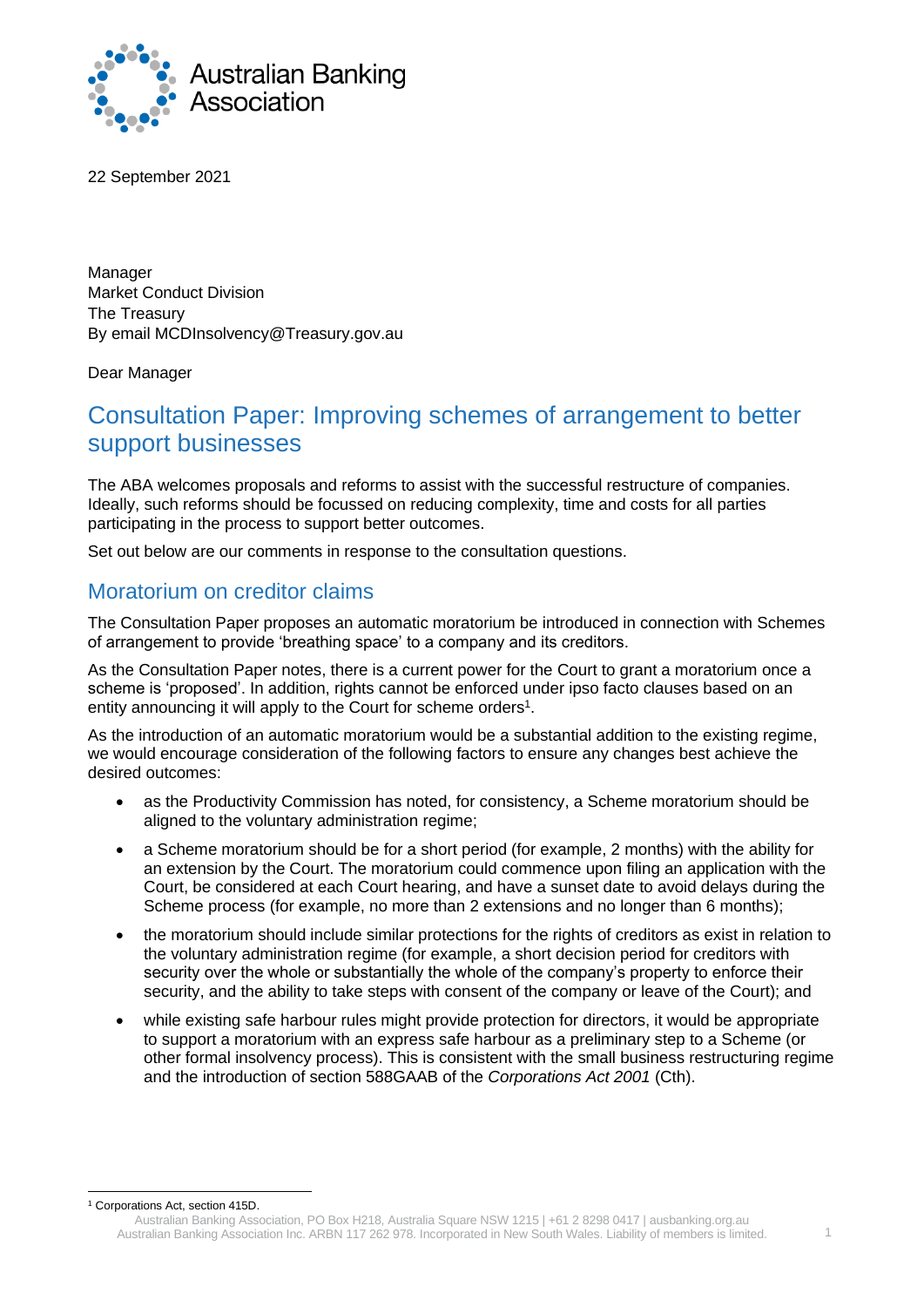

## Voting thresholds

The ABA notes that the Consultation Paper canvasses possible changes to voting thresholds (in particular, cross-class cram down) are being considered, and seeks feedback on the appropriate thresholds for creditor approval.

In our view, any proposed changes to thresholds should be accompanied by appropriate safeguards and be consistent with similar schemes in other jurisdictions. In particular, an 'absolute priority rule' (by which a senior class of creditors must be paid in full before junior classes of creditors and equity holders receive any value) would be preferable. This is consistent with the Chapter 11 regime in the United States and the scheme of arrangement regime in Singapore.

## Rescue / debtor in possession financing

The Consultation Paper refers to provisions in some jurisdictions for 'rescue financing', and that such financing arrangements may impact other creditors and the terms upon which they provide credit. As such, appropriate safeguards should be put in place, including:

- approval of any rescue finance should be obtained from, at least, the Court (consistent with the Chapter 11 regime in the United States), and possibly also from creditors;
- any priority or security attached to that finance should only be granted if it can be proven that finance could not be obtained without that level of priority or security; and
- the Court should consider all of the circumstances in making a determination regarding rescue finance, including that the interests of creditors are not materially prejudiced, that existing creditors were given the opportunity to provide the finance on the same terms and that the rescue finance is necessary in the circumstances.

#### Additional comments on Court involvement in creditors' Schemes

Given the ability to cram down secured creditors and impact third party rights using a Scheme, we would recommend that creditors' Schemes continue to be supervised by the Court and voted on by creditors.

## General comments on the Consultation Paper

The ABA suggests that in finalising the proposal an updated analysis of the existing Scheme regime would be of benefit to consider current market practices which may have evolved since the Productivity Commission's 2015 report 'Business Set-up, Transfer and Closure'.

The options considered in the Consultation Paper need to be considered holistically as part of a suite of potential reforms which should also include fine tuning safe harbour mechanisms to allow companies breathing space to negotiate with and manage their creditors and to plan for and effectively manage a restructure, including a Scheme. We note the separate consultation underway on 'Review of safe harbour from insolvent trading' and would recommend that the interactions of the reviews be considered together.

A number of our members have participated in significant corporate restructuring processes in the years since the Productivity Commission report and would be happy to discuss directly with Treasury their experience in how Schemes of arrangement operate in different jurisdictions and lessons learnt which can help with improving the current Australian provisions as well as their views on the evolving and maturing landscape of restructuring in Australia.

Please do not hesitate to contact me if you would like to discuss any of the issues raised above further.